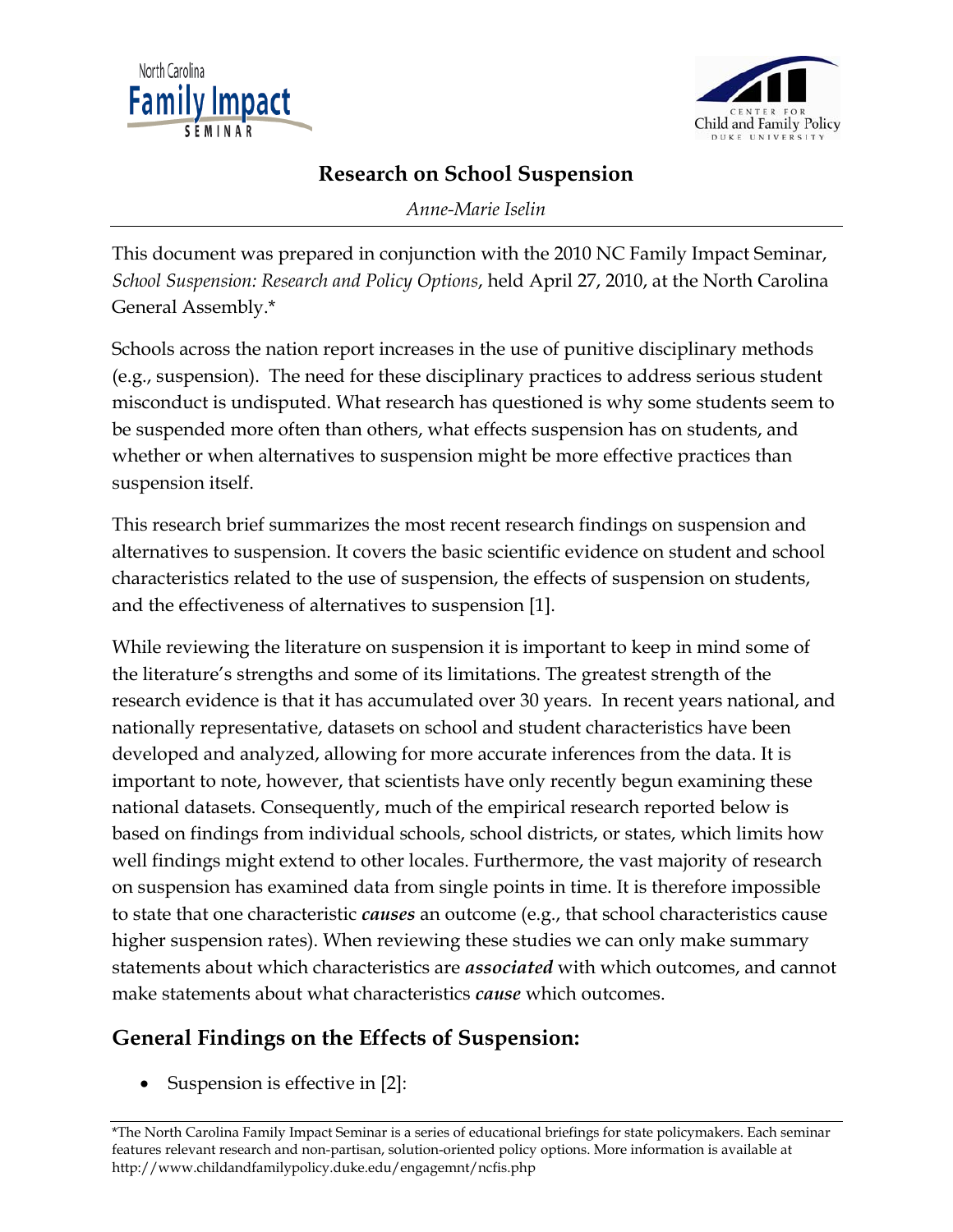- o Removing a problematic student from school.
- o Providing temporary relief to frustrated school personnel.
- o Raising parental attention to their child's misconduct.
- Zero-tolerance policies:
	- o Are not straightforward. Administrators from a school district in Michigan reported that they do not understand these policies very well and that they relied primarily on student characteristics to make decisions about how to best implement them. They reported that their decisions were most strongly influenced by the age and grade of the student, whether he/she had prior conduct problems, whether he/she posed a real threat to school safety, and whether his/her parent was home to provide support and monitoring [3].
	- o Are often implemented arbitrarily and are frequently used as discipline for minor misconduct [4, 5].
	- o Do not improve overall school safety and are associated with lower academic performance, higher rates of dropout, failures to graduate on time, increased academic disengagement, and subsequent disciplinary exclusion s [4, 6-12].

#### **Student Characteristics:**

- Research has consistently found that males are much more likely to be suspended than are females [13-16].
- Students who are frequently suspended are also less likely to have parental supervision at home [2, 16], and yet research indicates that these students are more in need of adult supervision than are students who are not suspended [17].
- Students with emotional, behavioral, or learning disabilities are more likely to be suspended than students without disabilities [18].
	- o Students with an Attention-Deficit/Hyperactivity Disorder (ADHD) or Emotional Behavioral Disorder are more likely to be suspended than are students with a Learning Disorder (LD) [4].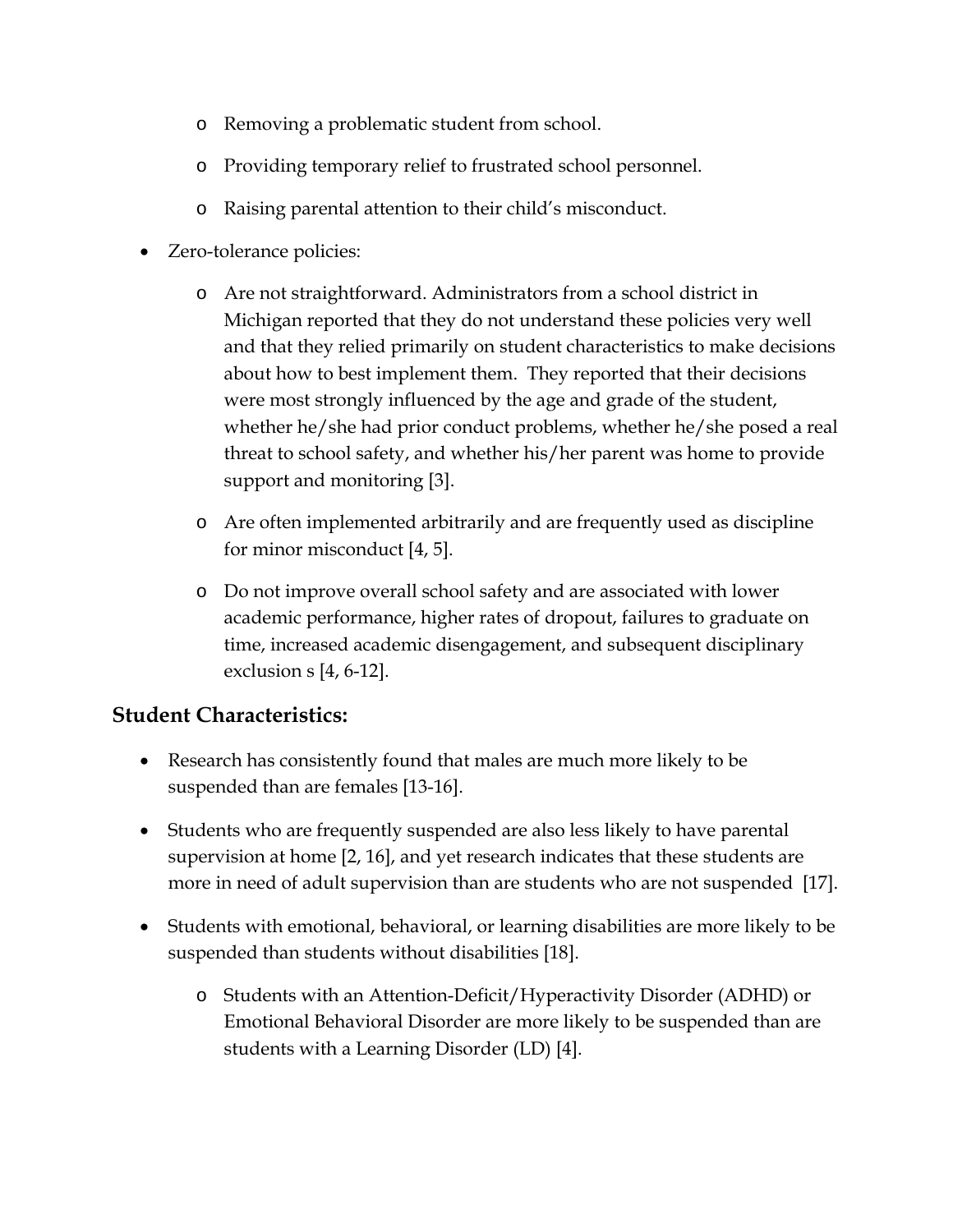- o Having an emotional or behavioral disability is related to higher suspension rates across ethnicity; however, African-American students with emotional or behavioral disabilities are the most likely to be suspended [18].
- o Other predictors of suspension among students with disabilities include[4]:
	- Multiple school changes and attending an urban school, which are related to higher rates of suspension among students with an Emotional Behavioral Disorder.
	- Lower parental satisfaction with the school, which is associated with higher rates of suspension among students with Emotional Behavioral Disorders and Learning Disorders.
	- Older age, which is related to higher rates of suspension among students with ADHD.
- African-American students are more frequently suspended because of subjective disciplinary actions and are more likely to be disciplined more severely for minor misconduct [5, 7, 8, 10, 13, 19].
	- o There is no conclusive evidence that these findings are because African-American students engage in more school misconduct or violent behaviors [5, 10, 13, 20].
	- o This relation between being African-American and being suspended more frequently is not entirely explained by poverty (e.g., socio-economic status—receiving free and reduced lunches, low parental education) [13- 15].
- The evidence on the frequency and potential disproportionate treatment of Hispanic, American Indian, and other minority students (except Asian American) appears to be consistent with findings among African-American students; however, the evidence for this relation in these groups is much more mixed than it is for African-American students [14, 18, 19, 21].
- Higher rates of suspension are related to higher rates of future antisocial behaviors and involvement in the juvenile justice system [7, 8, 10, 20, 22].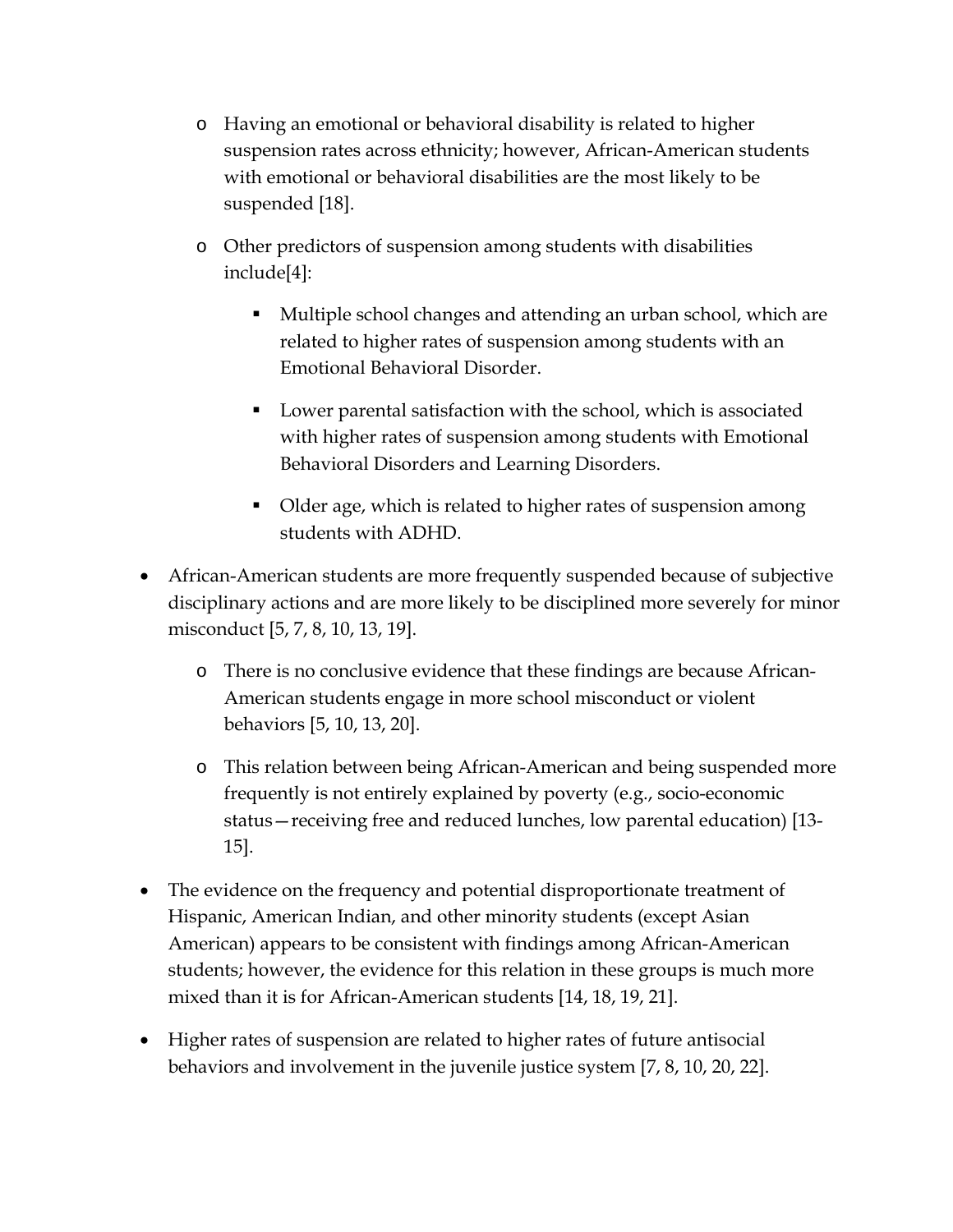- o This finding is not entirely explained by prior engagement in antisocial behavior, having antisocial friends, having poor academic achievement, or poverty level [20, 22].
- For female students, suspendable violence :
	- o Is related to how much school violence female students observe at school, their involvement in gangs, their attitudes toward violence, their prior suspension record, their current grade level, and their drug use [23].
	- o Is unrelated to their family structures and their levels of self-esteem [23].
- Rates of suspension vary based on school and school district characteristics as well as student behaviors and attitudes [10].

## **School Characteristics:**

- There is mixed evidence on whether the percentage of African-American students within a school is related to more frequent uses of punitive disciplinary methods, such as suspension [24, 25].
- Schools with high suspension rates have higher rates of board of education and law violations, have more students from lower socio-economic backgrounds[14, 26], and spend more money per student [7, 8, 27].
	- o Schools with low suspension rates have higher rates of attendance [7, 8].
	- o Schools with high suspension rates do not differ from schools with low suspension rates on:
		- Number of students enrolled, gender enrollment (i.e., percent of boys enrolled), teachers' average years of teaching experience, and student/teacher ratio [7].
- Schools with low suspension rates have more favorable ratings of overall school appearance (e.g., cleanliness, condition, order, ambiance) [5, 7].
- Schools with high suspension rates have more negative and hostile studentstudent relationships (e.g., frequent observed fights) than schools with low suspension rates [7].
- Schools' prior rates of suspension predict future rates of suspension [26].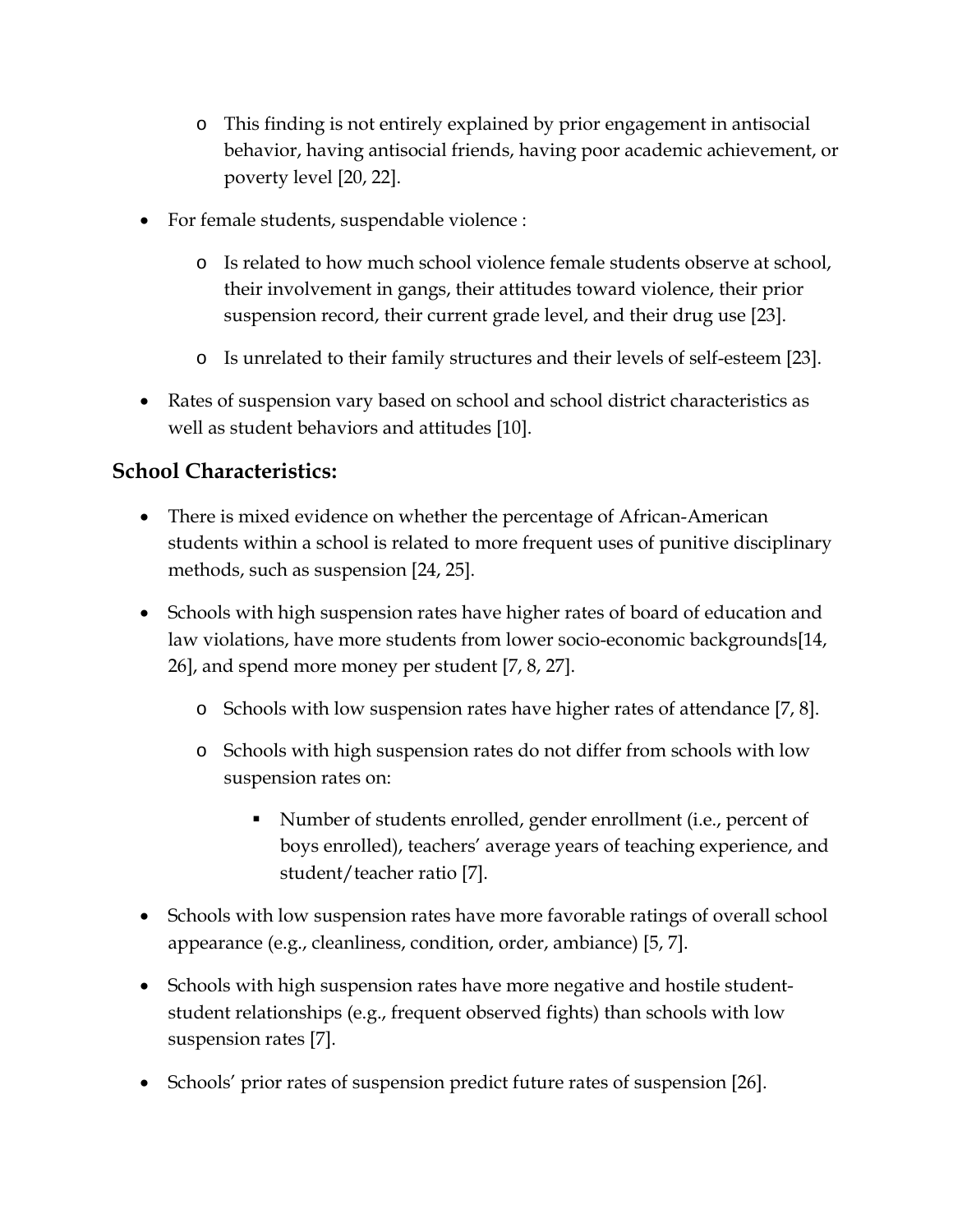Strict school conduct codes predicted higher rates of suspension [28].

## **Personnel Characteristics:**

The table below summarizes school personnel characteristics that are associated (or not associated) with rates of suspension.

| Personnel characteristics that<br>relate to HIGHER<br>suspension rates                                                                  | <b>Personnel characteristics</b><br>that relate to LOWER<br>suspension rates                                                               | Personnel<br>characteristics that are<br>unrelated to<br>suspension rates       |
|-----------------------------------------------------------------------------------------------------------------------------------------|--------------------------------------------------------------------------------------------------------------------------------------------|---------------------------------------------------------------------------------|
| Administrators who express<br>needs: to reduce suspension<br>rates, to increase family<br>involvement, and to increase<br>resources [7] | Administrators who express: no<br>needs to reduce suspension,<br>satisfactory or good family<br>involvement, and few resource<br>needs [7] | Caring and trusting<br>relationship between<br>parent(s) and teacher(s)<br>[16] |
| Principals who have more<br>favorable views of suspension<br>[8]                                                                        | Principals who prefer<br>prevention and alternatives to<br>suspension [8]                                                                  |                                                                                 |
| Negative and hostile student-<br>staff relationships (e.g., yelling<br>at students) [7]                                                 | More caring and positive<br>student-staff relationships [7,<br>15, 16, 29]                                                                 |                                                                                 |
|                                                                                                                                         | Teachers who use more varied<br>instructional methods and have<br>high student engagement [5, 7]                                           |                                                                                 |
|                                                                                                                                         | Teachers with consistent,<br>positive, clear, and high<br>behavioral and academic<br>expectations of students [5, 7,<br>15, 16, 29]        |                                                                                 |
|                                                                                                                                         | Teachers who report having<br>supportive administration [5, 7,<br>24]                                                                      |                                                                                 |
|                                                                                                                                         | Teachers and principals in<br>urban schools who perceive that<br>their administration is effective<br>$[24]$                               |                                                                                 |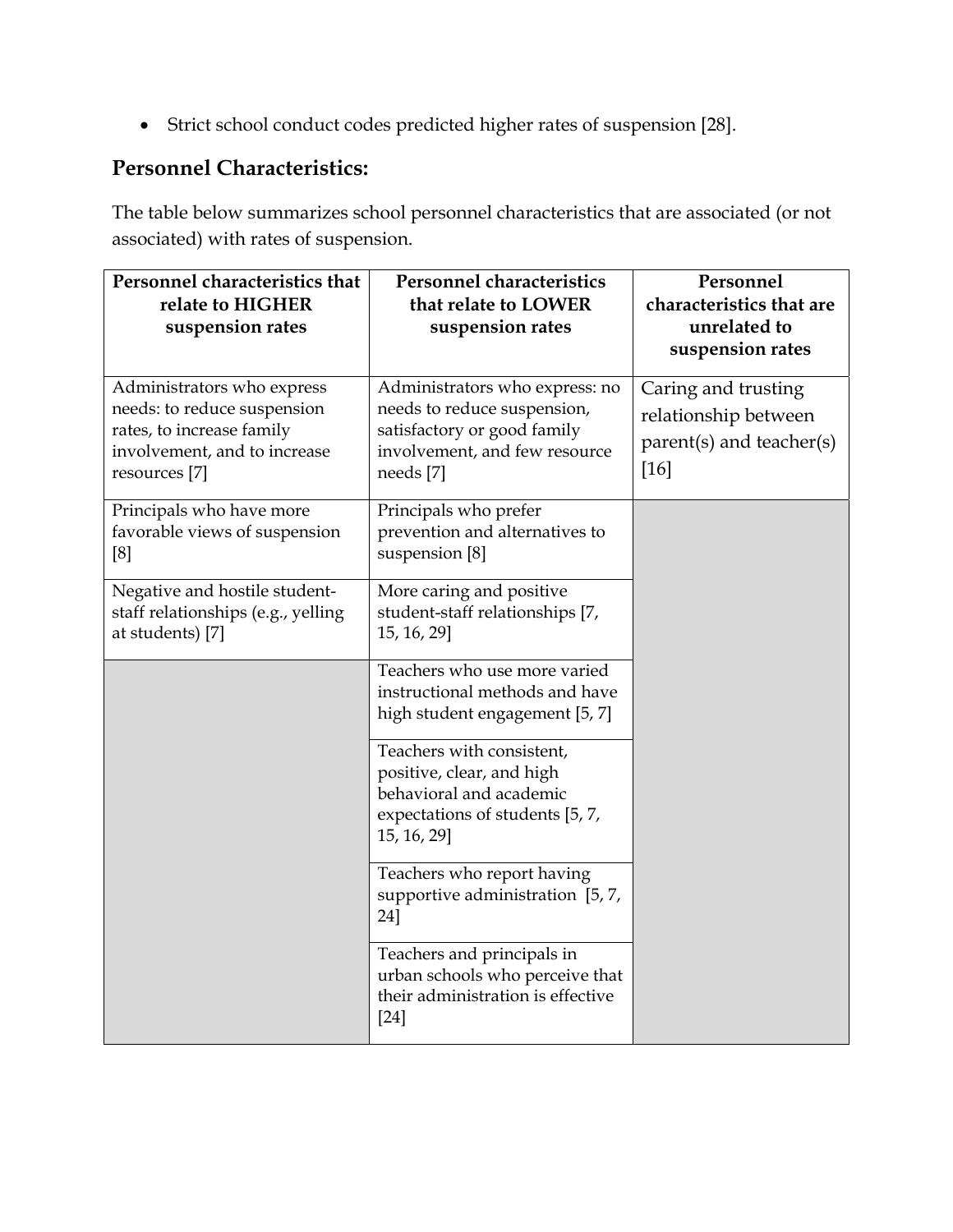## **Student Perceptions:**

- Suspended high school students believe that suspensions are applied too liberally, without adequate evidence, and are unduly harsh [30].
- Suspended middle and high school students report that suspensions are not helpful and that being suspended increases their likelihood of receiving future suspensions [8].
- Suspended and non-suspended students perceive suspension as "an officially sanctioned school holiday" [2].

#### **Evidence on Alternatives to Suspension:**

- Comprehensive assessments of school and student needs should be conducted prior to implementing specific programs so that any implemented programs are tailored to individual needs [26].
- Comprehensive school-wide changes that address student and school-level characteristics through proactive prevention and the reinforcement of positive behaviors are related to lower suspension rates [5, 7, 10, 26, 31].
- When implemented school-wide, the Positive Behavioral Interventions and Supports program reduces discipline referrals and the use of suspension [32].
- School-wide conflict resolution that focuses on alternatives to violence to solve conflict reduces students' acts of violence in the school [9].
	- o Conflict resolution training that is implement outside of the school setting (i.e., Alternative to Suspension for Violent Behavior) does not reduce the use of suspension or the number of referrals for suspension [33].
- Training in cultural (including race and poverty) responsiveness and sensitivity is a promising intervention that may reduce teacher-student conflict, resulting in fewer suspensions [8, 26].
- Expanded school mental health programs do not affect suspension rates in elementary schools [27].
- Profiling students is unreliable, does not reduce the use of suspension, and does not reduce the frequency of violence [10].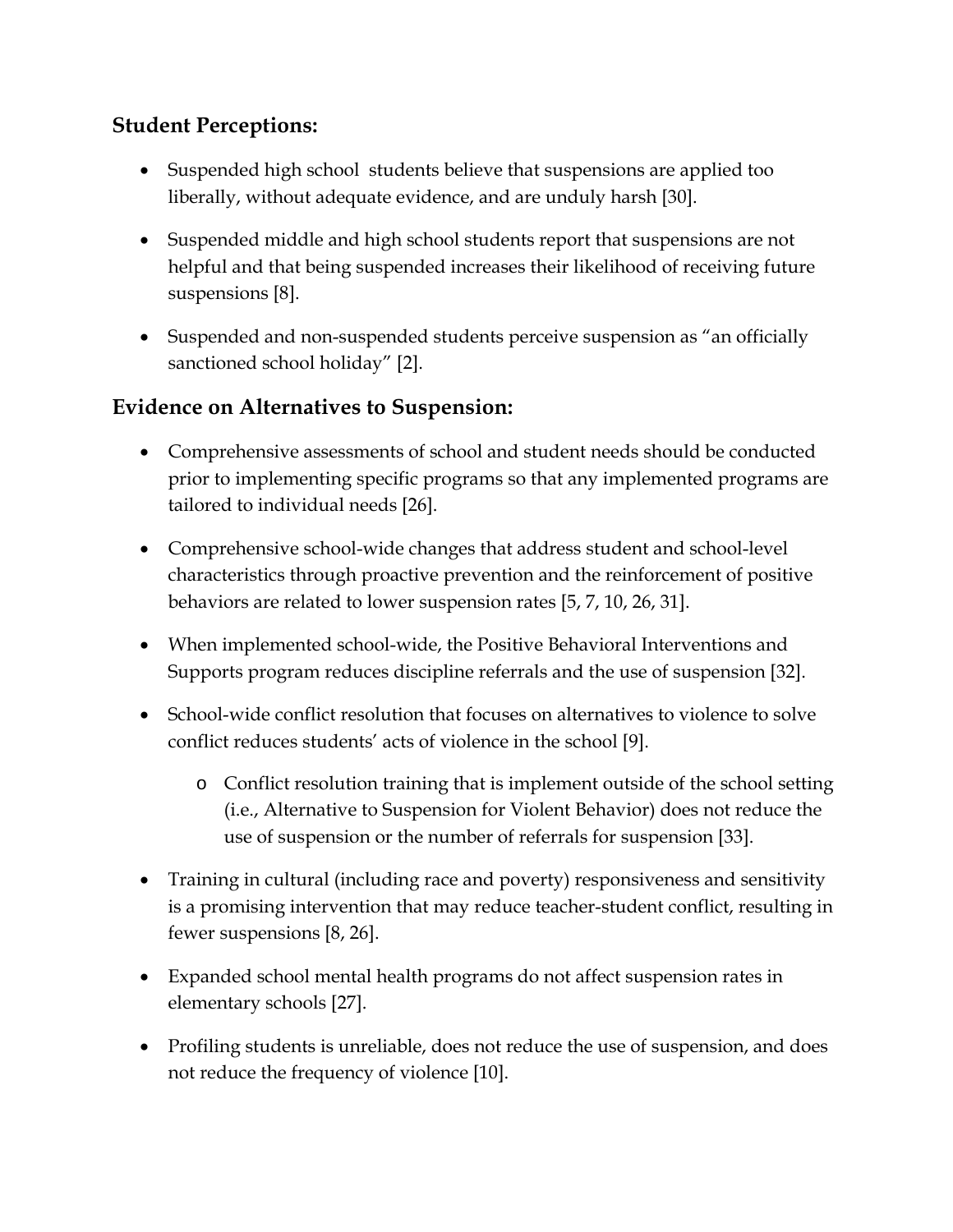- Corporal punishment: is ineffective in reducing misconduct; is often administered inconsistently and without adherence to guidelines; and can cause serious physical, psychological, and emotional injury [28].
- Punitive behavior management methods (e.g., lecturing, verbal reprimands, ridiculing, shaming) are ineffective at reducing misconduct and may cause harm to students [28].

As this summary of research on school suspension highlights, there is a range of individual student characteristics as well as school and school district level characteristics that are associated with rates of suspension. In general, African-American male students are suspended at higher rates than are other racial/ethnic groups. While the reasons for the connection between race and school discipline is not clear, this relation likely occurs because of an interplay among many factors that cut across student-, teacher-, administrative-, policy-, institutional-, and community-level factors. Research suggests that school systems that incorporate comprehensive schoolwide practices that are positive, consistent, collaboratively regulated, and culturallysensitive are much more likely to have lower rates of suspension than schools without such practices. School systems that incorporate such comprehensive proactive policies are also much more likely to enhance their students' current and future academic achievements as well as their broader life successes.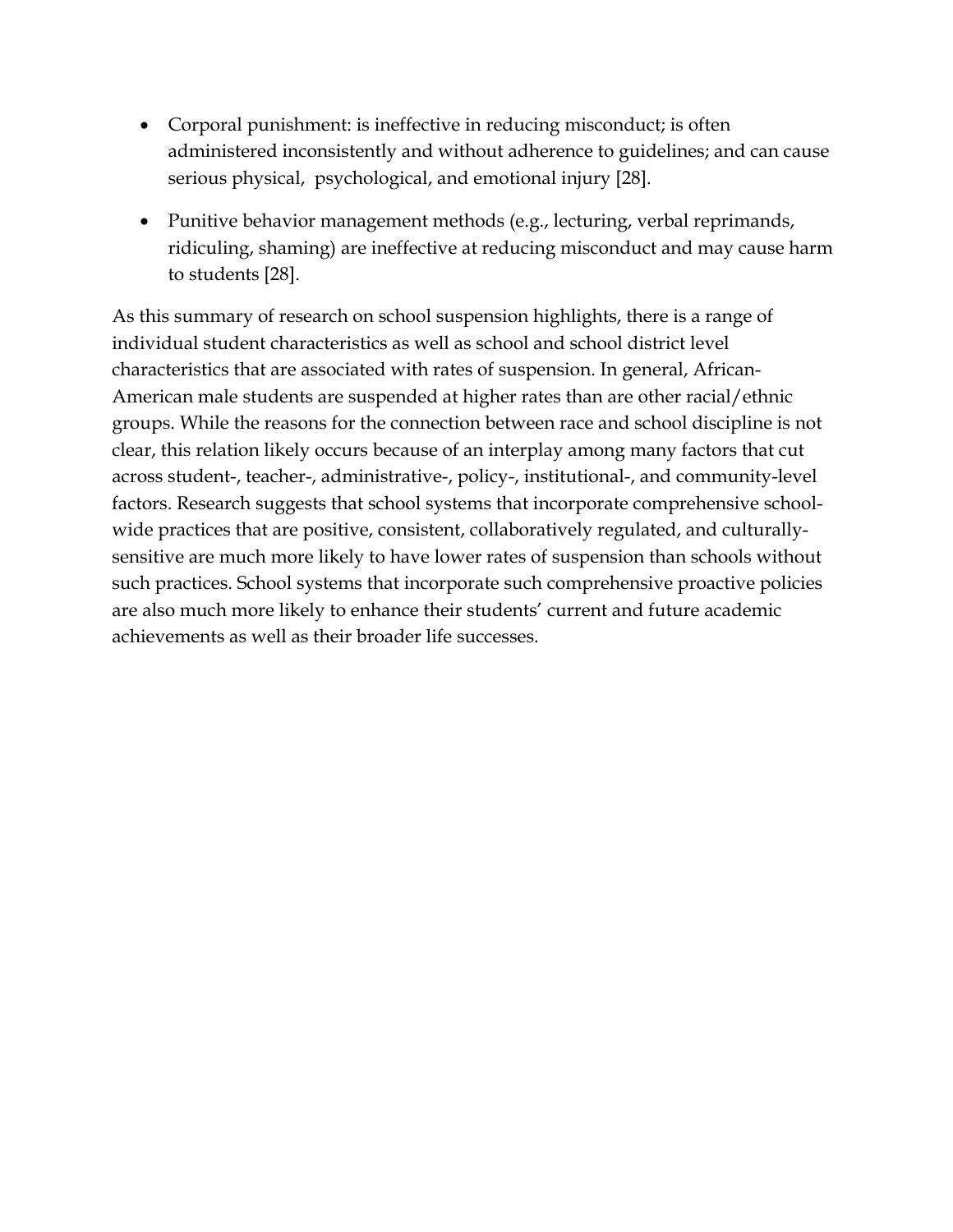#### **References**

- 1. Advancement Project, *Test, Punish, and Push Out: How "Zero Tolerance" and High-Stakes Testing Funnel Youth Into the School-to-Prison Pipeline*. 2010, Advancement Project: Washington, DC. p. 1-56.
- 2. Dupper, D.R., M.T. Theriot, and S.W. Craun, *Reducing Out-of-School Suspensions: Practice Guidelines for School Social Workers.* Children & Schools, 2009. **31**: p. 6-14.
- 3. Dunbar, C., Jr. and F.A. Villarruel, *Urban School Leaders and the Implementation of Zero-Tolerance Policies: An Examination of Its Implications.* Peabody Journal of Education, 2002. **77**(1): p. 82-104.
- 4. Achilles, G.M., M.J. Mclaughlin, and R.G. Croninger, *Sociocultural Correlates of Disciplinary Exclusion Among Students With Emotional, Behavioral, and Learning Disabilities in the SEELS National Dataset.* Journal of Emotional and Behavioral Disorders, 2007. **15**(1): p. 33-45.
- 5. Skiba, R. and J. Sprague, *Safety Without Suspensions.* Educational Leadership, 2008. **66**(1): p. 38-43.
- 6. Arcia, E., *Achievement and Enrollment Status of Suspended Students: Outcomes in a Large, Multicultural School District.* Education and Urban Society, 2006. **38**(3): p. 359-369.
- 7. Christle, C.A., K. Jolivette, and C.M. Nelson, *Breaking the School to Prison Pipeline: Identifying School Risk and Protective Factors for Youth Delinquency.* Exceptionality, 2005. **13**: p. 69-88.
- 8. Costenbader, V. and S. Markson, *School Suspension: A Study with Secondary School Students.* Journal of School Psychology, 1998. **36**(1): p. 59-82.
- 9. Skiba, R. and R. Peterson, *The Dark Side of Zero Tolerance: Can Punishment Lead to Safe Schools?* The Phi Delta Kappan, 1999. **80**(5): p. 372-382.
- 10. American Psychological Association Zero Tolerance Task Force, *Are Zero Tolerance Policies Effective in Schools?: An Evidentiary Review and Recommendations.* American Psychologist, 2008. **63**(9): p. 852-862.
- 11. Raffaele-Mendez, L.M., *Predictors of suspension and negative school outcomes: A longitudinal investigation.* New Directions for Youth Development, 2003. **2003**(99): p. 17-33.
- 12. Rodney, L.W., et al., *Variables contributing to grade retention among African American adolescent males.* The Journal of Educational Research, 1999. **92**(3): p. 185.
- 13. Skiba, R.J., et al., *The Color of Discipline: sources of Racial and Gender Disproportionality in School Punishment*, in *Policy Research Report #SRS1*. 2000, Indiana Educationa Policy Center: Bloomington IN.
- 14. Wallace, J.M., Jr., *Racial, Ethnic, and Gender Differences in School Discipline among U.S. High School Students: 1991-2005.* The Negro Educational Review, 2008. **59**(1- 2).
- 15. Wu, S.-C., et al., *Student suspension: A critical reappraisal.* The Urban Review, 1982. **14**(4): p. 245-303.